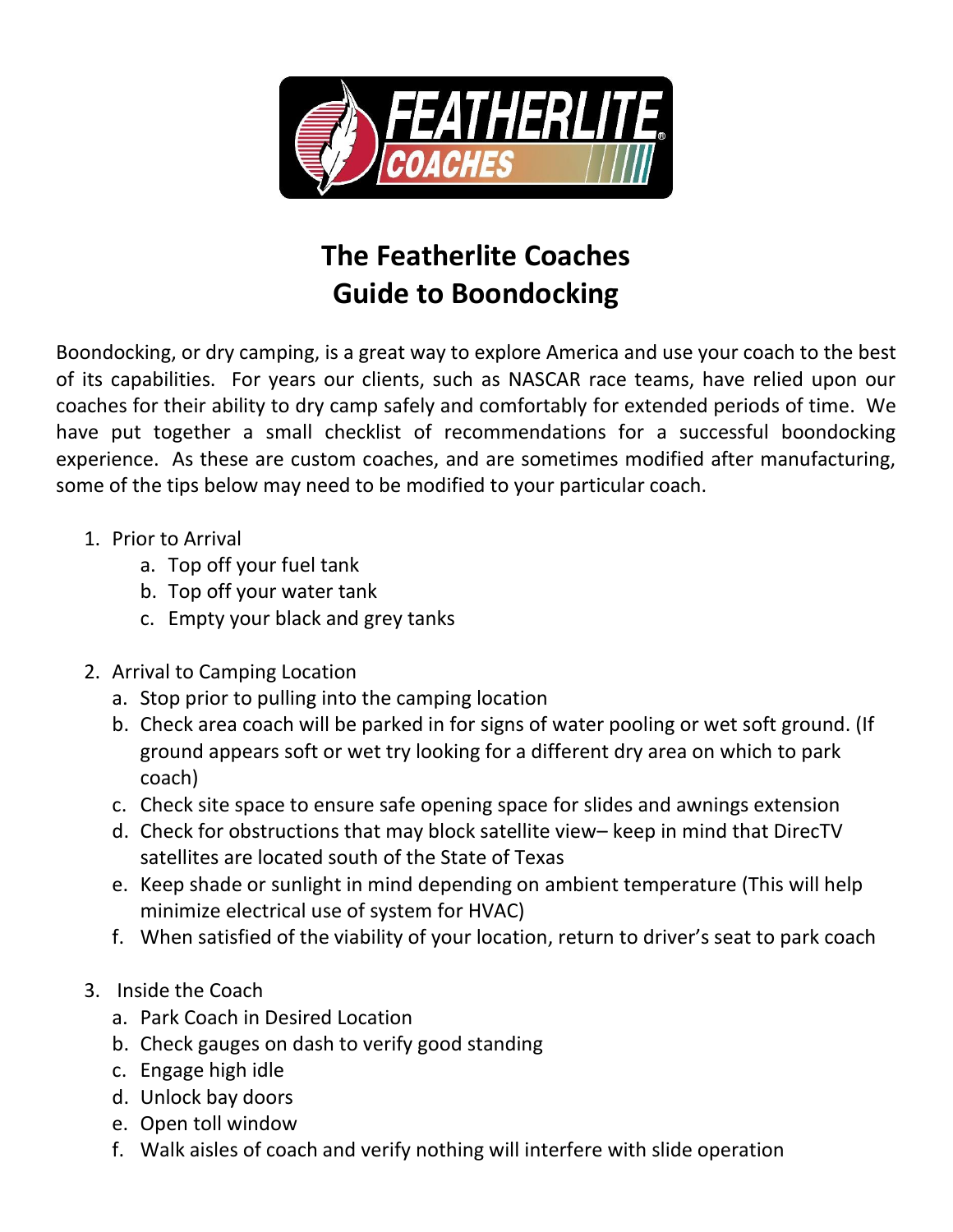- g. Extend slides one at a time
- h. Turn off high idle
- i. Press Auto Level on Valid leveling system
- j. Once leveling system stops flashing turn off engine
- k. Turn driver's audio/video to Off
- l. Turn on HD Trav'ler satellite dish
- m. Raise or power on over the air antenna and program local channels
- n. Verify only (2) AC units are on
- o. Ensure water pump is turned on
- p. Go outside to continue checklist
- 4. Outside
	- a. Go to generator and check fluid levels
	- b. Verify generator is in the Auto Mode (Will say waiting to start on the display)
	- c. Extend the awnings, if desired and not windy. (Using the awnings to shade the coach will help reduce power consumption in sunny, warm environments)
- 5. Inside
	- a. Go to location of the Inverter/Generator controls
	- b. Verify electrical system is set to AGS or Auto Generator Start
	- c. Turn on the AquaHot Diesel only when hot water or heat is needed. (Note it uses approximately .35 Gallons Per Hour, taking 5 min to heat water for use)
	- d. Coach is now ready for use Have Fun!!

NOTE: to minimize generator run time, limit the usage of power. Turn lights and electrical items that are not needed, off.

NOTE: Set AC and Heat to a moderate temperature to save on fuel and power.

NOTE: Plan to leave or make arrangements to get fuel when coach gets to approximately ¼ tank. Running below ¼ tank increases the chance of the generator or AquaHot not receiving fuel and shutting down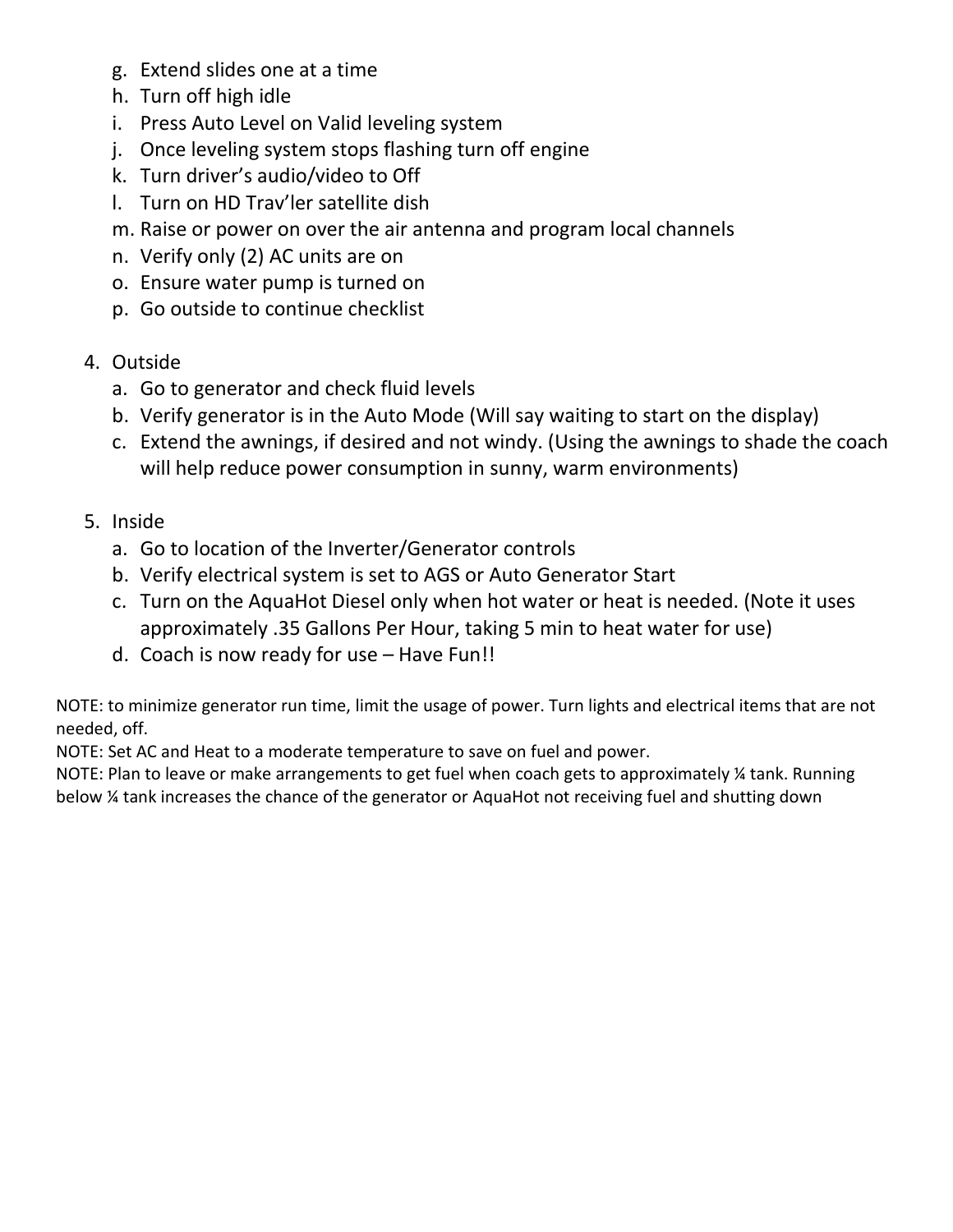## **Boondocking Departure Steps**

- 1. Outside
	- a. Check oil, coolant level, power steering level, transmission fluid level and belt tension and wear of Chassis Engine
	- b. Visual Inspection of tires
	- c. Check generator fluids (oil, coolant, water fuel separator)
	- d. Visually inspect under coach for leaks
	- e. Retract Awnings
	- f. Return inside bus.
- 2. Inside
	- a. Start engine
	- b. Check TPMS
	- c. Check gauges
	- d. Turn Off Aqua Hot
	- e. Turn Off 2 ACs
	- f. Turn off any lavatory of galley vent fans
	- g. Turn OFF climate control at dash
	- h. Verify air pressure of coach is up, then turn ON high idle
	- i. Unlock Bay Doors
	- j. Power down Trav'ler satellite or press sat stow for 3 Seconds
	- k. Power on Winegard in-motion satellite if desired and change AV input to this selection
	- l. Start generator if needed
	- m. Open toll window
	- n. Prepare interior for slide retraction
	- o. Retract slide(s)
	- p. Close toll window
	- q. Press travel on Valid leveling system
	- r. Make sure everything is secure and aisles are clear
	- s. Return to outside of coach
- 3. Outside
	- a. Verify awnings are retracted
	- b. Check to make sure all bay doors and engine doors are securely closed.
	- c. Verify satellite and antenna is stowed if equipped
	- d. Check around coach to make sure nothing is in path of bus exiting site
	- e. Return inside